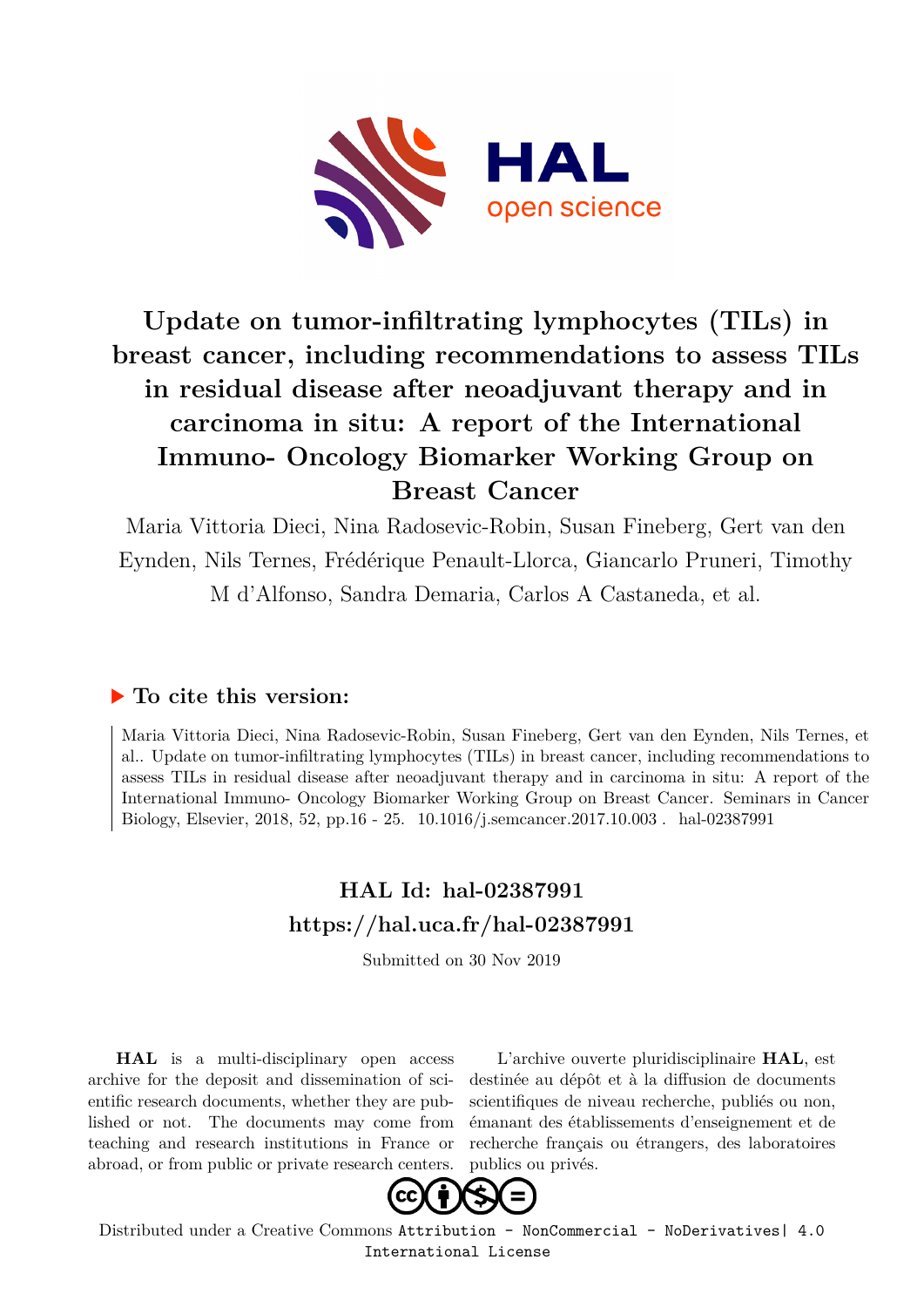Contents lists available at [ScienceDirect](http://www.sciencedirect.com/science/journal/1044579X)

# Seminars in Cancer Biology

journal homepage: [www.elsevier.com/locate/semcancer](https://www.elsevier.com/locate/semcancer)

Review

# Update on tumor-infiltrating lymphocytes (TILs) in breast cancer, including recommendations to assess TILs in residual disease after neoadjuvant therapy and in carcinoma in situ: A report of the International Immuno-Oncology Biomarker Working Group on Breast Cancer☆



**CANCER**<br>BIOLOG

Maria Vittoria Dieci<sup>a,b,</sup>\*, Nina Radosevic-Robin<sup>c,d</sup>, Susan Fineberg<sup>e,f</sup>, Gert van den Eynden<sup>g,h</sup>, Nils Ternes<sup>i,j</sup>, Frederique Penault-Llorca<sup>c,d,k</sup>, Giancarlo Pruneri<sup>l,m</sup>, Timothy M. D'Alfonso<sup>n</sup>, Sandra Demaria<sup>o</sup>, Carlos Castaneda<sup>p</sup>, Joselyn Sanchez<sup>p</sup>, Sunil Badve<sup>q</sup>, Stefan Michiels<sup>i, j</sup>, Veerle Bossuyt", Federico Rojo $^{\rm s}$ , Baljit Singh<sup>t</sup>, Torsten Nielsen<sup>u</sup>, Giuseppe Viale<sup>v</sup>, Seong-Rim Kim<sup>w</sup>, Stephen Hewitt<sup>x</sup>, Stephan Wienert<sup>y</sup>, Sybille Loibl<sup>z</sup>, David Rimm<sup>r</sup>, Fraser Symmans<sup>A</sup>, Carsten Denkert<sup>B</sup>, Sylvia Adams<sup>C</sup>, Sherene Loi<sup>D</sup>, Roberto Salgado<sup>E,F,G</sup>, on behalf of the International Immuno-Oncology Biomarker Working Group on Breast Cancer

<sup>a</sup> Department of Surgery, Oncology and Gastroenterology, University of Padua, Italy by Medical Oncology 2, Veneto Institute of Oncology IOV – IRCCS, Padua, Italy

- $\text{c}$  Department of Surgical Pathology and Biopathology, Jean Perrin Comprehensive Cancer Centre, Clermont-Ferrand, France<br> $\text{d}$  Inserm/University of Auvergne U1240, Clermont-Ferrand, France
- 
- 
- $^{\rm e}$ Montefiore Medical Center, Bronx, NY, USA f The Albert Einstein College of Medicine, Bronx, NY, USA
- <sup>g</sup> Molecular Immunology Unit, Institut Jules Bordet, Université Libre de Bruxelles, Brussels, Belgium
- h Department of Pathology, GZA Ziekenhuizen, Antwerp, Belgium
- <sup>i</sup> Service de Biostatistique et d'Epidémiologie, Gustave Roussy, B2 M, RdC,114 rue Edouard-Vaillant, 94805, Villejuif, France
- <sup>j</sup> CESP, Fac. de médecine Univ. Paris-Sud, Fac. de médecine UVSQ, INSERM, Université Paris-Saclay, Villejuif, 94805, France<br><sup>k</sup> School of Medicine, University of Auvergne, Clermont-Ferrand, France
- 
- <sup>1</sup> Division of Pathology, Fondazione IRCCS Istituto Nazionale Tumori, Milan, Italy
- 
- <sup>m</sup> University of Milan, School of Medicine, Milan, Italy<br><sup>n</sup> Department of Pathology and Laboratory Medicine, Weill Cornell Medicine, New York, NY, USA<br><sup>o</sup> Department of Radiation Oncology, Weill Cornell Medicine, New Yor
- 
- P Department of Research, Instituto Nacional de Enfermedades Neoplasicas, Lima 15038, Peru q Department of Pathology and Laboratory, Medicine, Indiana University, Indianapolis, USA
- 
- <sup>r</sup> Department of Pathology, Yale University School of Medicine, New Haven, USA
- <sup>s</sup> Pathology Department, IIS, Fundacion Jimenez Diaz, UAM, Madrid, Spain
- <sup>t</sup> Department of Pathology, Coney Island Hospital, NY, USA
- <sup>u</sup> Genetic Pathology Evaluation Centre, Department of Pathology and Laboratory Medicine, University of British Columbia, Vancouver, Canada
- 
- $\rm{v}$  Department of Pathology, Istituto Europeo di Oncologia, University of Milan, Milan, Italy<br> $\rm{w}$  National Surgical Adjuvant Breast and Bowel Project Operations Center/NRG Oncology, Pittsburgh, PA, USA
- x Experimental Pathology Laboratory, Laboratory of Pathology, Center for Cancer Research, National Cancer Institute, NIH, Bethesda, MD, USA
- <sup>y</sup> dlw Laborsoftware UG (haftungsbeschränkt) Lübben, Germany
- 
- $^{\rm z}$  German Breast Group, Neu-Isenburg, Germany<br>A Department of Pathology, University of Texas M.D. Anderson Cancer Center, Houston, USA
- 
- 
- 
- $^{\rm B}$ Institute of Pathology, Charité Universitätsmedizin Berlin, Berlin, Germany<br>C<br/> New York University Medical School, Perlmutter Cancer Center, NY, USA<br><br/> $^{\rm D}$  Department of Medical Oncology, Peter MacCallum
- 
- <sup>G</sup> Department of Pathology, GZA, Antwerp, Belgium

E-mail addresses: [mariavittoriadieci@gmail.com](mailto:mariavittoriadieci@gmail.com), [mariavittoria.dieci@unipd.it](mailto:mariavittoria.dieci@unipd.it) (M.V. Dieci).

<http://dx.doi.org/10.1016/j.semcancer.2017.10.003> Received 5 September 2017; Accepted 4 October 2017 Available online 09 October 2017

<sup>\*</sup> See supplement list 6.<br>\* Corresponding author at: Department of Surgery, Oncology and Gastroenterology, University of Padova, Division of Medical Oncology 2, Istituto Oncologico Veneto IRCCS, Via Gattamelata 64, 35128 Padova, Italy.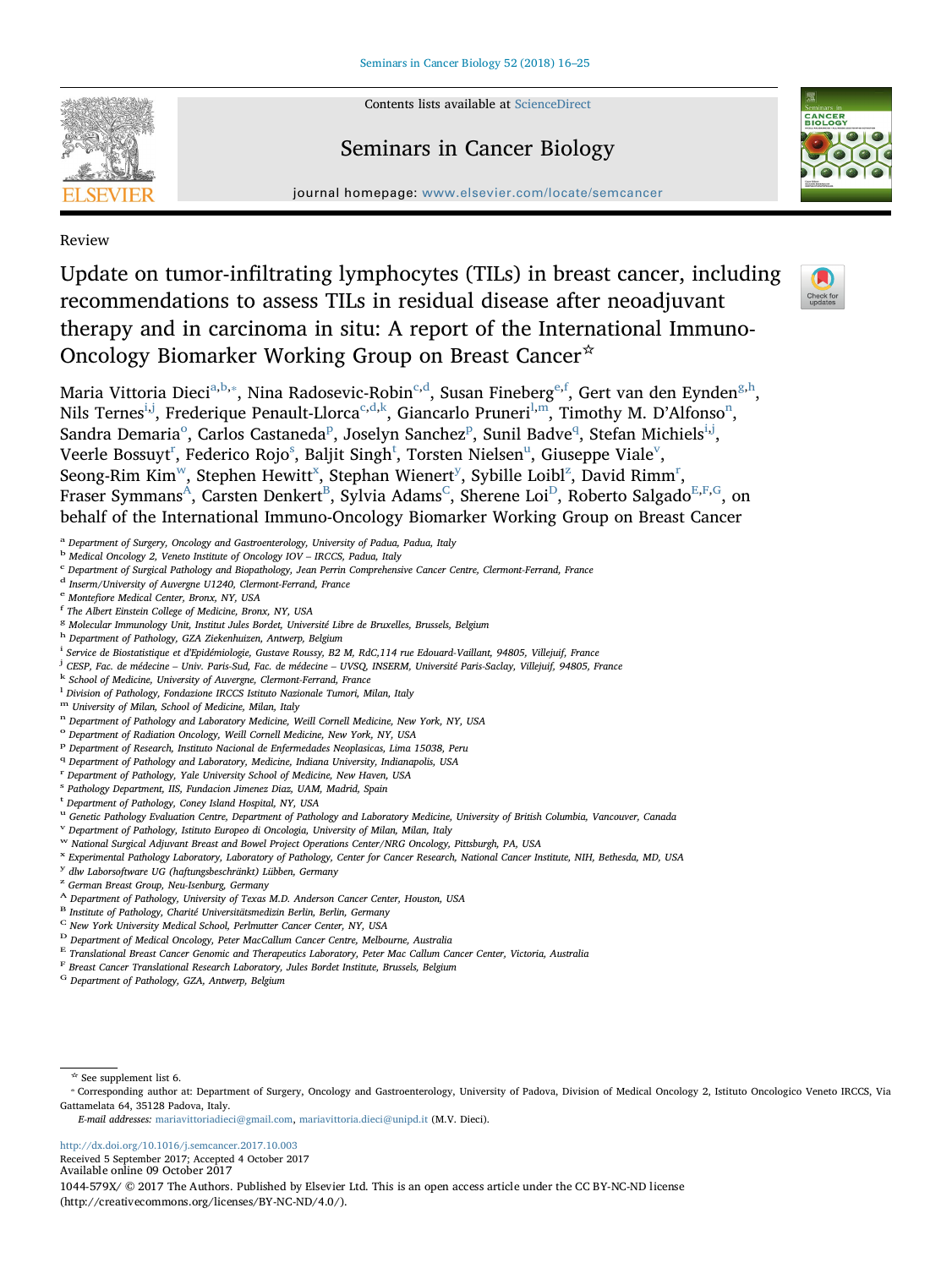## ARTICLE INFO

Keywords: Tumor-infiltrating lymphocytes Breast cancer Neoadjuvant Residual disease Ductal carcinoma in situ Residual cancer burden

# ABSTRACT

Morphological evaluation of tumor-infiltrating lymphocytes (TILs) in breast cancer is gaining momentum as evidence strengthens the clinical relevance of this immunological biomarker. TILs in the post-neoadjuvant residual disease setting are acquiring increasing importance as a stratifying marker in clinical trials, considering the raising interest on immunotherapeutic strategies after neoadjuvant chemotherapy. TILs in ductal carcinoma in situ, with or without invasive carcinoma, represent an emerging area of clinical breast cancer research. The aim of this report is to update pathologists, clinicians and researchers on TIL assessment in both the postneoadjuvant residual disease and the ductal carcinoma in situ settings. The International Immuno-Oncology Working Group proposes a method for assessing TILs in these settings, based on the previously published International Guidelines on TIL Assessment in Breast Cancer. In this regard, these recommendations represent a consensus guidance for pathologists, aimed to achieve the highest possible consistency among future studies.

#### 1. Introduction

Development and progression of malignant tumors are characterized by an interaction with the cells in the tumor microenvironment including infiltrating immune cells. In the early stage HER2-positive (HER2+) and in triple negative breast cancer (TNBC), immune infiltrates are detectable in up to 75% of tumors, with up to 20% of tumors having a particularly dense infiltrate and with lower amount of TILs in luminal subtypes [1].

Morphological evaluation of tumor-infiltrating lymphocytes (TILs) in breast cancer (BC) is gaining momentum as evidence strengthens the clinical relevance of this immunological biomarker, in particular in HER2+ and TNBC subtypes. Accumulating evidence from several studies indicates that TIL density is predictive for response to neoadjuvant chemotherapy (NACT) and, in certain BC subtypes, prognostic in patients treated with adjuvant chemotherapy. This suggests that treatment response and outcome of BC varies with different TIL levels and that the evaluation of TIL density in clinical trial cohorts –as well as in daily histopathological practice- may prove to be of paramount relevance.

In this regard, high correlation of the immune gene expression with TILs [2–4] further confirms that evaluation of TILs may be a valid, affordable and readily available alternative. Furthermore, as archived hematoxylin-and-eosin (H & E) slides can be evaluated for TILs, several mature large datasets could be examined as to produce high quality data required for level I evidence of TILs as prognostic/predictive biomarkers.

NACT is being increasingly used in patients with primary TNBC or HER2+ BC. The endpoint of pathological complete response (pCR) at surgery is mostly considered as a surrogate of long-term survival and suggests that the use of the neoadjuvant model may pave the way for more efficient drug development. Nevertheless, recent studies suggest that increased pCR rates do not necessarily translate into improved outcomes. This implies that a more comprehensive analysis of the post-NACT tumor is necessary. Two recent studies have also indicated that higher TILs in post-NACT residual disease in TNBC are an important independent predictor of improved survival [5,6]. However, in HER2+ disease, a single study suggests an adverse prognostic role of high TILs in residual disease after NACT [49].

Similarly, TILs in ductal carcinoma in situ (DCIS), with and without an associated invasive carcinoma, represent an emerging area of clinical BC research since varying levels of TILs are encountered in DCIS.

Over the past few years, the International Immuno-Oncology Biomarker Working Group on Breast Cancer ("The Working Group" in the further text), with members including clinical research groups, pathologists, clinicians and statisticians knowledgeable in BC, has developed standards for assessment of the immuno-oncology biomarkers to aid pathologists, clinicians and researchers in their research and daily practice. The group has licensed the first International Guidelines

on TIL Assessment in Breast Cancer [7] and in Solid Tumors [8].

In this report, a panel of pathologists, medical oncologists, biostatisticians and translational researchers, with complementary expertise, conducted a systematic review of the literature and propose a method based on the International Guidelines on TIL Assessment in Breast Cancer [7] which follows the methodology used in previous published papers [5,9–11]. The methodology, while intended to remain as standardized as possible, was suggested, reviewed and discussed by members of the Working Group, experts in their particular fields, to reach the consensus opinion hereby presented.

The aim of this report is to update pathologists, clinicians and researchers on TIL assessment in both the post-NACT residual disease (RD) and the DCIS settings.

# 2. Tumor-infiltrating lymphocytes in the post-NACT residual disease setting

NACT followed by surgery is nowadays considered the standard of care for locally advanced/inflammatory BC and is increasingly used in earlier stages with the aim to achieve a tumor down-staging and improve the chance for breast conservation. In addition, it provides the unique opportunity to test in vivo sensitivity to investigational agents, potentially speeding up drug development. pCR, defined as the absence of invasive residual carcinoma in the breast and axillary lymph nodes after NACT, has been proposed as a surrogate endpoint for long-term outcome [12,13]. However, rates and prognostic impact of pCR are heterogeneous across different BC subtypes. The highly proliferative and more aggressive subtypes such as non-luminal HER2+ BC and TNBC have a higher chance to respond to NACT and the association between failure to achieve pCR and unfavorable prognosis is mostly evident in these subtypes, as compared to luminal BCs [13,14]. However, some patients without pCR will survive long-term, whereas some patients with pCR will relapse, highlighting the limitations of pCR as a surrogate endpoint for drug efficacy.

For these reasons, the identification of biomarkers to refine risk stratification is urgently needed in order to enable a better identification of high-risk patients eligible for additional systemic treatments. TILs evaluated in RD after NACT have been suggested as a potentially useful and reliable marker for this purpose. A first report by Asano and colleagues suggests that the combination of the residual cancer burden (RCB) and TILs is a significant predictor for breast cancer recurrence after NACT and may be a more sensitive indicator than TILs alone [15]. The Working Group is launching an international effort to include TILs in the RCB index in order to develop more accurate risk stratification systems after NACT.

It may be argued that the evaluation of TILs on H & E-stained slides does not capture the complexity of the tumor immune microenvironment which is constantly populated by cells having pro-tumorigenic and anti-tumor actions [16]. Therefore, some authors have focused on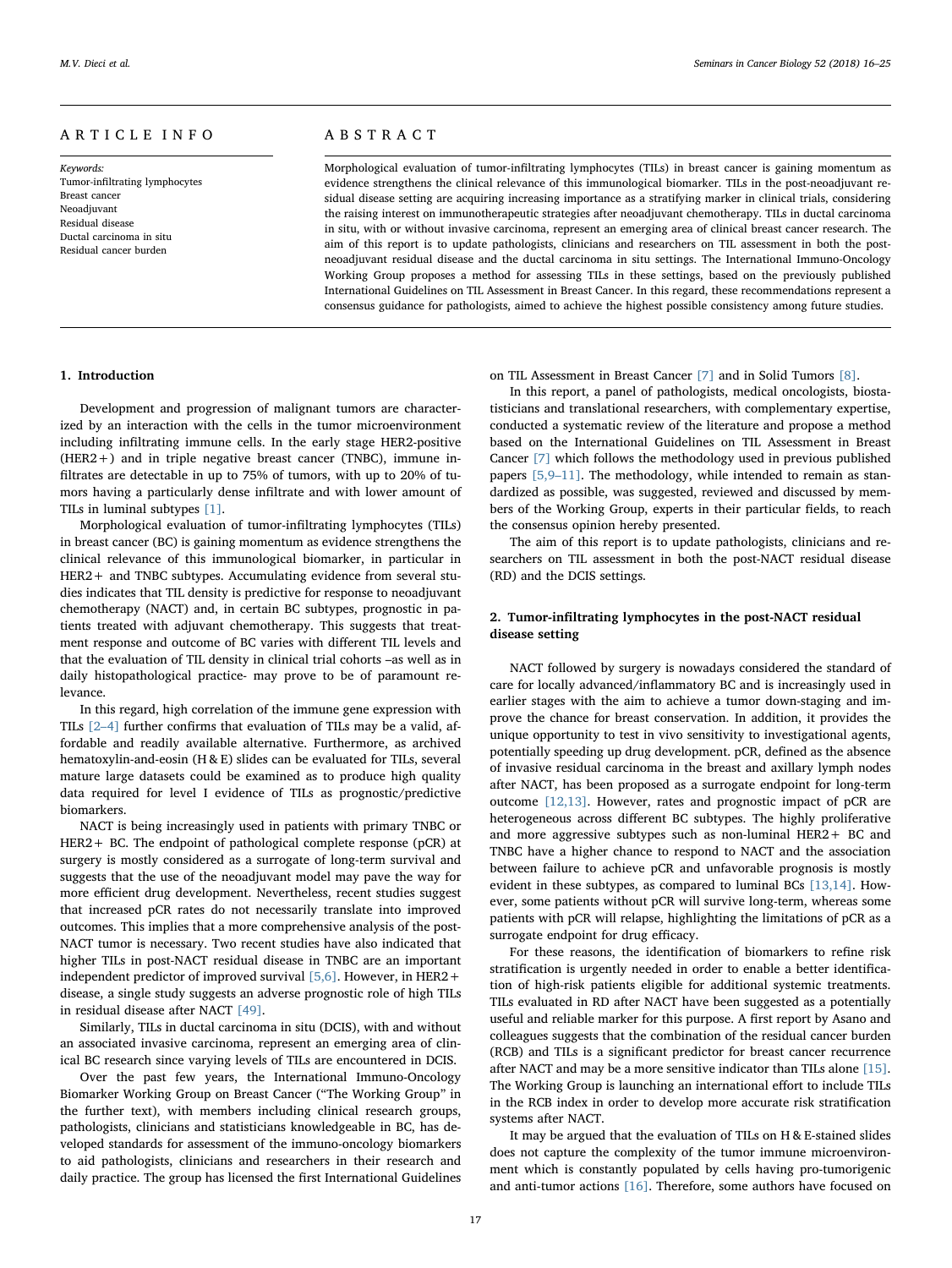the immunohistochemical (IHC) characterization of TIL populations, showing that the composition of TILs and the balance between the immune effector and the pro-tumorigenic cells in RD was able to discriminate patients at different risk of relapse [17,18]. However, the basic morphological evaluation of TILs, on H & E-stained sections, should still be considered the preferred method to be used in daily practice. Being technically more feasible, it requires less biological tissue and does not need additional processing on top of the pathology routine. Moreover, in a large neoadjuvant study, predictive information for response to NACT confirmed that TIL counts correlate well with the immune gene expression [2], further emphasizing the strong biological relevance of TILs when assessed using a standardized morphological method. In addition, use of IHC requires additional processing as well as further additional technical standardization. The global TIL count, obtained on H & E, reflects well the net tumor immunogenicity and classifies it in one of two clinically relevant categories: "hot"(inflamed, TIL-rich) and "cold" (non-inflamed, TIL-poor)". The H & E slides are always available on existing trials, without block recollection required, and therefore provide the quickest and easiest route to the body of prospective-retrospective Level I–II evidence that needs to be obtained.

#### 2.1. Available evidence

Available evidence on TILs in RD after NACT mainly focuses on TNBC. RD after NACT predicts poor outcome [19]. At present, the standard of care in the post-NACT setting for TNBC patients is observation [20]. Another option may be to consider the use of non-crossresistant chemotherapy such as capecitabine for 6–8 cycles, which has been recently shown to reduce mortality in a single study, although 5 year mortality remains above 20% [21].

Dieci and colleagues retrospectively evaluated TILs on H & E-stained slides from surgical specimens of 278 TNBC patients with RD in the breast after NACT. The authors reported a significant and independent correlation between TILs, evaluated as a continuous variable, and both metastasis-free and overall survival, with a 21% relative reduction of the risk of metastasis and death for each 10% TIL increment. Patients with high TILs (> 60% of stromal TILs) in post-NACT residual breast tumors experienced significantly increased 5-year metastasis-free and overall survival rates than the patients with lower TILs (81.5% vs 46%, HR 0.24, 95% CI 0.09-0.64 for metastasis-free and 91% vs 55% HR 0.19, 95% CI 0.06–0.61 for overall survival). Interestingly, the prognostic power of post-NACT TILs was greater in the group with a large residual tumor burden (node positive and/or breast residual tumor with diameter of more than 2 cm). More recently, Loi and colleagues evaluated TILs in a series of 111 TNBC with RD after NACT. Lymphocytic infiltration in RD proved to be significantly and independently associated with both relapse-free survival and overall survival, showing consistency with the previous study. In addition, the authors reported that the residual tumors with low TILs were enriched in activating genomic alterations in the RAS-MAPK pathway (amplifications in KRAS, BRAF, RAF1, and truncations in NF1) resulting in the suppression of MHC-I/II expression. These results suggest that the activation of RAS-MAPK pathway might represent one possible mechanism by which tumor cells bypass the antigen presentation processes [6]. A recent study has assessed the role of TILs in RD after NACT and trastuzumab for HER2+ disease, suggesting an adverse prognostic role for high TIL levels [49].

However, standardized, analytically validated methods for TIL assessment are a prerequisite for the clinical utility of the results.

## 2.2. Methodological considerations for TIL assessment in the residual disease setting

Formal recommendations for TIL assessment on H & E-stained slides of primary untreated BC samples have been previously developed by the Working Group. More recently, the Working Group has conducted a

RING which demonstrated that pathologists can be educated to score TILs, herewith achieving high interpersonal concordance compared to the non-trained pathologists (see below). This study definitively proves that TILs can be assessed by pathologists in daily practice [7,22].

However, these recommendations may not be fully transposable to the post-NACT samples, due to the well-recognized tissue-related peculiarities of this particular post-treatment setting [23], further discussed below. One may argue against the need to assess TILs in the post-NACT residual disease, since TILs assessed on pre-NACT core biopsies, using the established guidelines, have been shown to predict prognosis for patients treated with NACT [24,25]. It is now accepted that the antitumor effect of chemotherapy is partially exerted through the modulation of the immune system, in a process known as immunogenic cell death [26,27]. TILs evaluated in the residual tumor after exposure to chemotherapy could carry additional prognostic information, compared to the baseline TILs, as they may partly reflect the reaction of the immune microenvironment to chemotherapy. This has been supported by the observation that the administration of chemotherapy results in the attraction to and activation of TILs in the tumor bed [28]. Similarly, the HER2+ BC patients showed an increase in TILs after exposure to trastuzumab, even in case of short-term therapy, according to the presumed immune-mediated mechanism of action of monoclonal antibodies [29–31]. Therefore, TILs in RD differ in nature not only from baseline TILs but may also reflect the treatment ability to elicit an antitumor immune response. For that reason, focusing on pre-treatment TILs may lead to missing of an important piece of clinical information. This is corroborated by the emerging development of the clinical trials for patients with residual disease after neoadjuvant therapy. Thus, the need to determine a modified scoring method, specific for the post-NACT BC specimens and based on simple and easy to adopt criteria, becomes relevant.

# 2.3. TIL assessment in the post-NACT residual disease setting: ongoing standardization efforts

#### 2.3.1. The RING study

Considering the clinical need to develop a method of TIL assessment in the post-NACT RD, in early 2016 the Working Group has started standardization of TIL assessment in this setting. By mid-2016, a RING study was launched to assess reproducibility of TIL assessment and to highlight difficult areas that need to be discussed in order to optimize the scoring methodology. A guide for TIL assessment in RD, developed on the basis of the methods used in previous studies  $[2,3,5,9,10]$  and on the established recommendations for TIL assessment in primary untreated BC [7], was circulated among six pathologists experienced in TIL evaluation. Digitalized H&E slides from 50 cases with residual TNBC were independently scored for stromal TILs by each pathologist. Reproducibility was evaluated by intra-class correlation coefficient (ICC), which showed a moderate concordance between pathologists for stromal TIL evaluation (0.59, 95% CI 0.45–0.70). Further details on methods and results can be found in Supplementary File 1.

This result should be regarded as encouraging since the study was carried out by pathologists who had not received previous training on TIL assessment in the post-NACT RD. A moderate inter-observer concordance has been reported for many of the biomarkers routinely assessed in BC samples, as histologic grade and Ki67, nonetheless not restricting their widespread use in clinical practice and inclusion in international guidelines. In addition, for Ki67, a global effort of standardization is ongoing [32].

However, to what extent the encountered variability in biomarker assessment impacts prognosis, clinical outcome and, eventually, clinical utility of a biomarker, remains largely unexplored for most of the routinely used biomarkers in pathology. In order to explore the clinical relevance of different degrees of inter-observer concordance in TIL assessment, the Working Group conducted an in silico study focused on the available pre-treatment TIL data from the neoadjuvant GeparSixto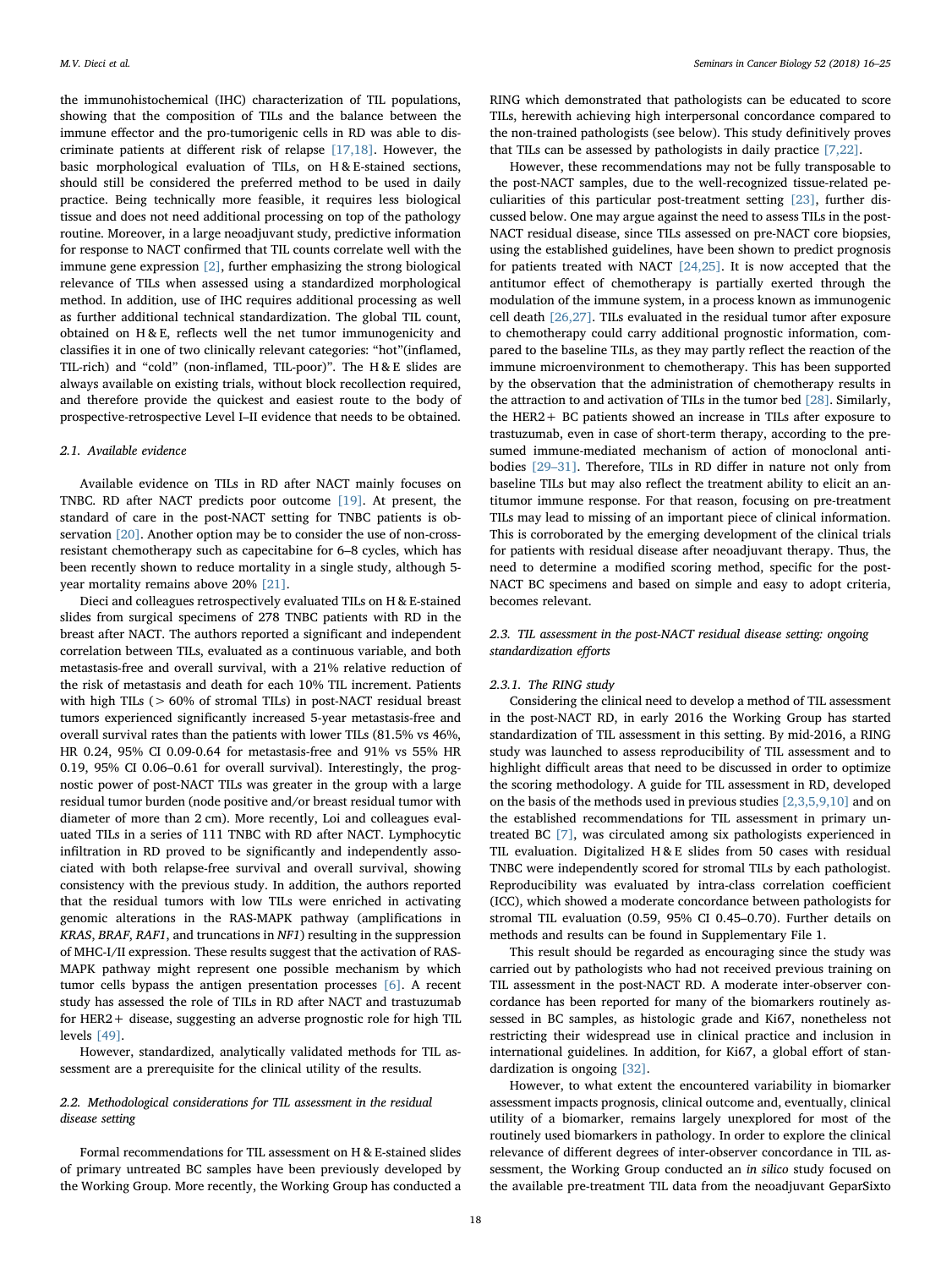trial [33], with pCR as the primary endpoint. Available TIL scores were perturbed by a mathematical model simulating a situation in which the complete dataset of the 580 samples of the GeparSixto study would be evaluated by 4500 pathologists, in 9 groups of 500 each, with different ICC for each group, obtaining a total of 2 610 000 values. The simulation was based on the error model developed from published RING studies on TIL assessment in primary untreated BC. In the original study dataset, each 10% increase in baseline TILs was associated with a 20% increase in pCR. The data were analyzed analogously for each group of pathologists. For ICC coefficients from 0.6 to 0.9, 100% of pathologists have odds ratios comparable to those of the original study. Even with low ICCs of 0.4 and 0.5, most of the evaluations were still significant for prediction of pCR (Supplementary File 2).

This study suggests that a degree of inter-observer variability may not directly impact clinical outcome and might need to be detailed for most of the biomarkers in order to allow the determination of the clinically allowable error margin, meaning "what is the error margin that is allowed among pathologists without this affecting clinical outcome?" We nonetheless emphasize that pathologists need to score TILs as accurate as they possibly can. This level of agreement is still high enough to be useful in research studies on hundreds of patients, as the net biology will show through the noise of the analytical variability at a statistically significant level. Nevertheless, the same level of variability is not acceptable for a single sample call leading to a clinical treatmentoriented decision for a specific patient.

The RING study represented the springboard for the identification of the main areas of uncertainties that were discussed at the San Antonio Breast Cancer Symposium in 2016 (SABCS 2016), and that has led up to the current recommendations.

# 2.3.2. Areas of uncertainties in TIL assessment in the post-NACT residual disease setting

The aim of the next section is to discuss the areas of controversies in the assessment of TILs in the post-NACT RD and to describe strengths and weaknesses of various possible approaches, reflecting the discussions held by the Working Group at the SABCS 2016 meeting.

Table 1 summarizes the recommendations developed for assessment of TILs in primary BC when related to the RD after NACT. The main aspects that challenge application of the available recommendations for TIL assessment in the post-NACT RD are the different patterns of response and tumor shrinkage that may be induced by NACT or other types of treatment, and the wide range of possible post-treatment changes that can be found in these samples [23]. The major topics of

uncertainty are: (i) selection of the tumor area to evaluate and (ii) identification of relevant TILs to be included in the assessment.

According to the recommendations for primary untreated BC [7], TIL assessment should be conducted on the area limited by the borders of the primary invasive tumor. Despite the use of imaging, macroscopic features, extensive sampling and microscopic assessment, the area within the borders of primary untreated tumor in the post-NACT setting is difficult – occasionally even impossible – to be delineated due to tumor shrinkage.

There are, however, two different tissue areas usually assessable in the post-NACT setting:

The first can be regarded as the "area of regression"; it can be identified by radiological and gross pathology findings or stroma reactions, and by signs of regression at microscopic evaluation irrespective of the borders defined by the presence of tumor cells. The second possibility is to focus on the "residual tumor bed", defined as the largest cross-sectional area between residual invasive cells, consistent with the definition of Residual Cancer Burden (RCB) [34]. As discussed further in the text, these two areas may overlap.

The second key step is to define where to evaluate TILs. The recommendations for untreated BC stress the relevance of TILs localized in the tumor stroma of the selected area as the main parameter to be considered [7]. Intra-epithelial tumor TILs can be included, for research purposes, in the post-NACT setting, although assessment may prove more difficult without additional tools like IHC. According to the available recommendations, stromal TILs should be assessed by determining the percentage of the tumor stroma surface of the selected area that is occupied by mononuclear inflammatory cells. Areas that should be excluded from the assessment include: necrosis, fibrosis, stroma associated with in situ carcinoma or normal lobules, large fibrous areas, crush artefacts and areas of regressive hyalinization. These major recommendations are applicable to the post-NACT setting, bearing in mind that after treatment it is more likely to see fibrotic and necrotic areas (sometimes replaced by aggregates of histiocytes and cholesterol clefts), as well as regressive hyalinization. All those areas should be excluded from the TIL assessment, except when the tumor cells are within these aggregates of histiocytes and lymphocytes, complicating in this particular setting the assessment of TILs. Moreover, one of the NACT response pattern consists of residual scattered cell foci or of isolated tumor cells, separated by large stromal areas [23]. TILs may be found close to the tumor foci as well as dispersed in the stroma of the selected area, far from residual invasive cells. A still unproven assumption is that only TILs adjacent to the invasive tumor cells/foci have

#### Table 1

Recommendations for assessment of TILs in primary BC and their adaptation to RD after NACT.

|                            | TILs in primary untreated BC [18]                                                                                         | TILs in RD                                                                                                                                                                                                                                                                                                                                                                                                                                                  |
|----------------------------|---------------------------------------------------------------------------------------------------------------------------|-------------------------------------------------------------------------------------------------------------------------------------------------------------------------------------------------------------------------------------------------------------------------------------------------------------------------------------------------------------------------------------------------------------------------------------------------------------|
| Selection of tumor<br>area | Within boundaries of the invasive tumor.                                                                                  | Within the borders of the tumor area. How to define the tumor area of RD?<br>- Area of regression according to radiological/gross/microscopic findings<br>- Residual tumor bed defined as the largest cross-sectional area between residual<br>invasive tumor cells                                                                                                                                                                                         |
|                            | Include TILs at the invasive edge in the average assessment                                                               |                                                                                                                                                                                                                                                                                                                                                                                                                                                             |
|                            | Do not focus on hotspots                                                                                                  | Do not focus on hotspots                                                                                                                                                                                                                                                                                                                                                                                                                                    |
|                            | Do not include: DCIS, normal lobules, necrosis, large fibrous<br>areas, crush artefacts, regressive hyalinization         | Do not include: DCIS, normal lobules, necrosis, large fibrous areas, crush artefacts,<br>regressive hyalinization. However, more challenges may be posed in the post-neoadjuvant<br>setting since alterations such as regressive hyalinization, necrosis (sometimes replaced by<br>aggregates of hystiocytes and cholesterol clefts), fibrous areas and stroma infiltrated by<br>sheets of foamy hemosiderin-loaded histiocytes are often found after NACT. |
| Type of immune cells       | All mononuclear cells, exclude polymorphonuclear<br>leukocytes.                                                           | All mononuclear cells, exclude polymorphonuclear leukocytes.                                                                                                                                                                                                                                                                                                                                                                                                |
| Localization               | Stromal TILs as the main parameter. Intratumoral TILs can be<br>included for research purposes.                           | Stromal TILs as the main parameter. Intratumoral TILs can be included for research<br>purposes.                                                                                                                                                                                                                                                                                                                                                             |
| Scoring method             | StrTILs definition: % of stromal areas occupied by<br>mononuclear inflammatory cells.<br>Continuous variable.             | StrTILs definition: % of stromal areas occupied by mononuclear inflammatory cells,<br>within the boundaries of the residual tumor bed as defined by the RCB-index.<br>Continuous variable.                                                                                                                                                                                                                                                                  |
|                            | Scan across tumor bed (50–100 $\times$ ) and then estimate average<br>TILs across microscopic fields $(200-400 \times)$ . | Scan across tumor bed $(50-100 \times)$ and then estimate average TILs across microscopic<br>fields $(200-400 \times)$ .                                                                                                                                                                                                                                                                                                                                    |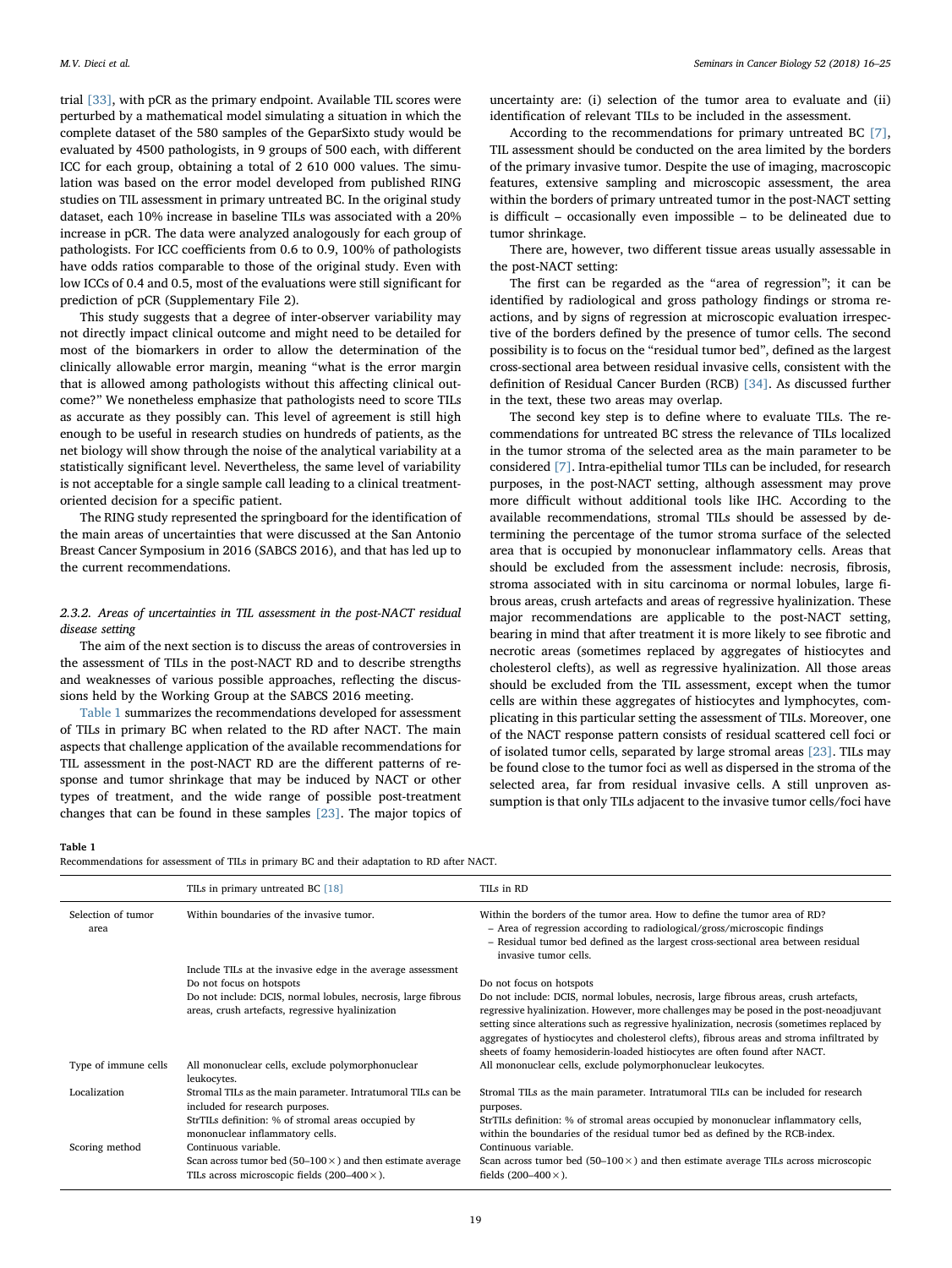

Fig. 1. Concentric tumor shrinkage as response to NACT. Gray-shadowed surface: area of regression; green line: residual tumor bed; purple spots: mononuclear inflammatory cells. 1A: area of regression extending beyond the residual tumor bed; 1B: area of regression overlapping and confined to the residual tumor bed. (For interpretation of the references to colour in this figure legend, the reader is referred to the web version of this article.)



Fig. 2. Reduced tumor cellularity as response to NACT, without concentric shrinkage. Gray-shadowed surface: area of regression; green line: residual tumor bed; purple spots: mononuclear inflammatory cells. (For interpretation of the references to colour in this figure legend, the reader is referred to the web version of this article.)

a relevant immunological function, as compared to TILs found dispersed far from the tumor cells [35]. This assumption raises the question of whether to consider the entire stromal surface or the area around scattered foci only.

As illustration, two examples showing the patterns of response to NACT are provided in Figs. 1 and 2.

2.3.2.1. Concentric shrinkage, high cellularity (Fig. 1). In this case, the response consists in concentric tumor shrinkage, with high cellularity maintained.

As shown in Fig. 1A, the area of regression usually extends beyond the residual tumor bed. Analyzing only the residual tumor bed area has two advantages: i) it complies with the definition of the Residual Cancer Burden [23,34] and ii) it is less affected by the micro- and macroscopic modifications of the BC tissue after NACT, so its delineation is likely more reproducible compared to the delineation of the regression area. Furthermore, the use of a larger area as the denominator might sometimes lead to a reduced TIL score. In addition, the adoption of the

residual tumor bed area as the area for post-NACT TIL assessment would be consistent with the assumption that TILs located near cancer cells have a higher biological and clinical value. On the other hand, it cannot be excluded that the assessment of TILs dispersed in the stroma beyond the residual tumor area, but within the area of regression, might capture potentially relevant information. More research is needed to define the importance of spatial heterogeneity of tumor immune microenvironment in the post-neoadjuvant treatment setting.

It is worth noting that the area of regression does not necessarily corresponds to or is identified within the extent of the primary untreated tumor but more often covers an intermediate surface between the two extremes, the extension of the primary untreated tumor and the residual tumor bed. Finally, in some cases of the concentric shrinkage response pattern, the area of regression may overlap with the residual tumor bed, with no signs of regression found beyond the area delimited by invasive cells. In such condition, both approaches would identify the same area for TILs evaluation (Fig. 1B).

2.3.2.2. Decrease in tumor cellularity, no concentric shrinkage (Fig. 2). In this case, pattern of response consists of residual scattered foci of carcinoma dispersed in a large stroma area.

The main controversy here is not the delineation of the area to be assessed for TILs, since the area of regression and the residual tumor bed may overlap (Fig. 2), but whether to consider the whole eligible stromal surface (within the selected area) as the denominator for TIL evaluation.

As already mentioned, TILs found immediately adjacent to the tumor cells/nests may carry more biologically relevant information than scattered TILs within the stroma far from the tumor foci [35]. However, definition of the extent of the area surrounding residual tumor cells/nests to be included in TIL analysis may be challenging. In addition, the amount of TILs surrounding residual scattered foci may be heterogeneous, which is another limitation of this approach. Using the average TIL score, determined on the whole eligible stromal surface, including TILs at distance from tumor foci, may be one solution. However, this does carry a risk of TIL score reduction.

The two paradigmatic patterns of response presented here represent the two extremes of a wide spectrum of possible mixed responses [23]. Moreover, a much-debated issue is whether TIL evaluation can be performed in case of pCR. Although challenging, the evaluation of the immune infiltrate in pCR cases might be technically feasible. In this condition, the sole definition of the area for TIL assessment that would make sense is the area of regression. However, the main uncertainty is the biological and clinical relevance of such analysis. To date, available evidence is inadequate and we encourage clinical research groups to score TILs even in pCR in order to acquire evidence.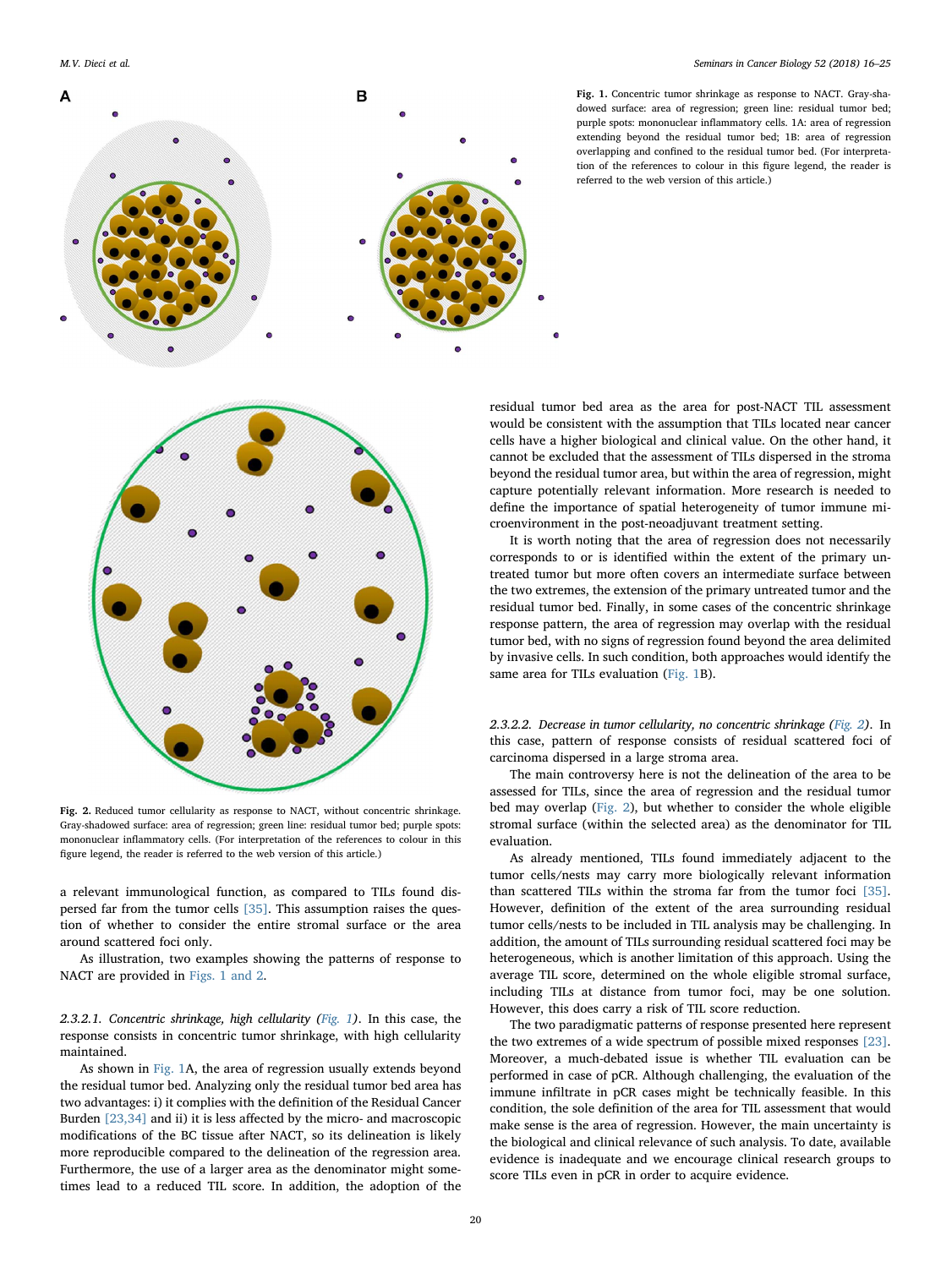### 2.3.3. Recommendations for a scoring method for TILs in the post-NACT residual disease setting

Careful discussion of lessons learned from the initial concordance study has led the members of the Working Group to propose a reference method for TIL assessment after neoadjuvant treatment.

The proposed method is based on the methodology used in the published studies [2,3,5,6,9,10], combined with adjustments derived from the experience of the RING study. A summary of the guidance in the form of a tutorial including pictures is available in Table 2 and as Supplementary File 3.

We propose the residual tumor bed area as the area for TIL assessment in the post-NACT setting, in concordance with the Residual Cancer Burden definition [34] since this variable is widely used in daily practice and clinical studies. Clear instructions on how to measure the RCB are available and its prognostic significance has recently been established [36]. The clinical utility of TILs as an immune biomarker in RD may help discriminate poor or intermediate prognosis patients who would be suitable for clinical trials of post-neoadjuvant systemic treatments from the patients potentially cured by NACT. In this context, adding the residual tumor TILs to other factors, such as RCB, may further improve the performance of prognostic models. Indeed, RCB has been validated as a strong prognostic parameter capable of overcoming limitations of a simplistic dichotomization of response in pCR or nonpCR [34,36]. In order to enable such integration of TIL scores into post-NACT RD evaluation in breast cancer, the most coherent and pragmatic approach is to adopt the criteria used for delimitation of the tumor bed for the RCB index [34].

Related to the second main area of controversy, this referral method proposes to include the whole stroma surface of the identified residual tumor bed as the denominator for TIL assessment. This will avoid the introduction of additional subjective elements to the scoring method that would increase variability in interpretation, like the definition of the extent of the area around scattered tumor foci. However, if those scattered tumor foci are separated widely from each other, then the area around each foci should be considered for TIL assessment and then averaged in a similar manner as the TIL assessment in DCIS recommends.

Furthermore, several ongoing studies are scoring TILs in the neoadjuvant setting on core biopsies taken after a short period of treatment (targeted therapy or chemotherapy) but prior to surgery. The current recommendations also apply to this setting. This means that only cores with tumor should be assessed. Cores with scarred and inflammatory stroma but with no tumor cells should not be assessed. This is in line with the current recommendations on assessing only TILs surrounding tumor cells. Also, the rules proposed here for delineation of residual tumor area of course do not apply to core biopsies since such delineation is impossible on that type of tissue sample.

This scoring method is intended to provide guidance for the ongoing or future studies assessing the clinical relevance of TILs in postneoadjuvant RD. It clearly does not claim to be perfect and fully acknowledges its limitations. However, putting forward a simple tool for TIL assessment would help homogenizing data from different studies and facilitate interpretation of results in a consistent fashion. The adoption of a unique scoring method in clinical research would, through acquisition of comparable results, allow a faster increase in scientific knowledge and the comprehension of the clinical utility of TILs in RD, besides avoiding waste of efforts and resources, as the experience with Ki67 has shown.

## 3. TIL assessment in the ductal carcinoma in situ (DCIS) setting

#### 3.1. Available evidence

There are only few studies which evaluated the prevalence and prognostic relevance of TILs in DCIS. TILs are present in most DCIS at varying levels (Fig. 3), however only a minority of DCIS show  $> 50\%$ 

stromal TILs, which represented only 6.5% of cases in the largest study [11]. The most frequent TILs are  $CD3 +$  cells  $(CD4 +$  being more frequent than  $CD8 +$ ), followed by  $CD20 +$  cells and  $FOXP3 +$  T-regulatory cells (Tregs) [37]. High TILs in DCIS have consistently been associated with adverse histopathologic features including high nuclear grade, comedo necrosis, high Ki67, high VNPI (Van Nuys Prognostic Index), as well as triple negative and HER2+ subtype [11,37,38]. Significantly higher levels of TILs have been found in cases of DCIS with micro-invasion [37,39,40].

Research to date has not demonstrated an association between TILs and recurrence risk in DCIS [11,39,40]. The largest study, which evaluated 1488 cases of DCIS with a median follow-up of 8.2 years, found no significant association between ipsilateral breast event and

#### Table 2

Recommendations for assessing tumor-infiltrating lymphocytes (TILs) in solid tumors in the residual disease setting.

- 1. TIL-assessment in the residual disease setting should be done within the borders of the residual tumor bed, as defined by the presence of the residual tumor cells, in analogy with the definition of the residual tumor bed of the Residual Cancer Burden (RCB)-index [21].
- 2. The entire largest cross-sectional area of the residual tumor bed should be used for histologic TIL-assessment. One section (4–5 μm) per patient can be considered to be sufficient for practical purposes.
- 3. However, if the residual tumor bed is large than 2 cm more slides need to be assessed, with one slide for each cm of tumor bed as a minimum. For example, if the largest diameter is > 5 cm, then at least 5 representative slides from the largest cross-sectional area should be considered. If the residual tumor bed is thus only 2 cm one slide is considered enough. Assessing numerous slides for each case should thus be possible mentioning the number of assessed slides specifically in the study protocol.
- 4. To assess TIL-cellularity it is helpful to scan across the sections of tumor bed (50–100 $\times$  magnification) and then estimate the average TIL-cellularity from the different microscopic fields and slides (200–400 × magnification).
- 5. Areas of tumor necrosis may be replaced by aggregates of histiocytes with cholesterol clefts. TILs associated with these necrotic areas should be excluded.
- 6. Exclude TILs in tumor zones with crush artefacts
- 7. Exclude TILs closely related to remaining foci of carcinoma in situ or normal lobules within the residual tumor bed.
- 8. TILs should be assessed when tumor cells are embedded within aggregates of histiocytes.
- 9. TILs can be assessed on core biopsies after a short period of treatment (targeted or chemotherapy), prior to surgery, only when they contain tumor cells. Cores with scarred and inflammatory stroma but with no tumor cells should not be assessed.
- 10. TILs should be reported separately for the stromal compartment (% stromal TILs) and the tumor cell compartment (% intra-epithelial tumoral TILs). The reasons are that in many tumors the TIL density in the two compartments is different. The denominator used to determine the% stromal TILs is the area of stromal tissue (i.e. area occupied by mononuclear inflammatory cells over total stromal area), not the number of stromal cells (i.e. fraction of total stromal nuclei that represent mononuclear inflammatory cell nuclei in the stroma). Similarly, for intraepithelial tumoral TILs the tumor cell area is the denominator, not the stromal area.
- 11. Do not focus on hotspots.
- 12. All mononuclear cells (including lymphocytes and plasma cells) should be scored, but polymorphonuclear leukocytes are excluded.
- 13. TILs may provide more biological relevant information when scored as a continuous variable, since this will allow more accurate statistical analyses, which can later be categorized around different thresholds. However, in daily practice most pathologists will rarely report for example 13.5% and will round up to the nearest 5–10%, in this example thus 15%. Pathologist should report their scores in as much detail as he/she feels comfortable with.
- 14. TILs should be assessed as a continuous parameter. The percentage of stromal or intra-tumoral TILs is a semi-quantitative parameter for this assessment, for example, 80% stromal TILs means that 80% of the stromal area shows a dense mononuclear infiltrate. For assessment of percentage values, the dissociated growth pattern of lymphocytes needs to be taken into account. Lymphocytes typically do not form solid cellular aggregates, therefore the designation "100% stromal TILs" would still allow some empty tissue space between the individual **lymphocytes**
- 15. Do not include: DCIS, normal lobules, necrosis, large fibrous areas, crush artefacts, regressive hyalinization.
- 16. In case of complete pathological regression, TILs may, for specific research purposes be assessed in the area of regression as defined by imaging, macroscopic and microscopic features.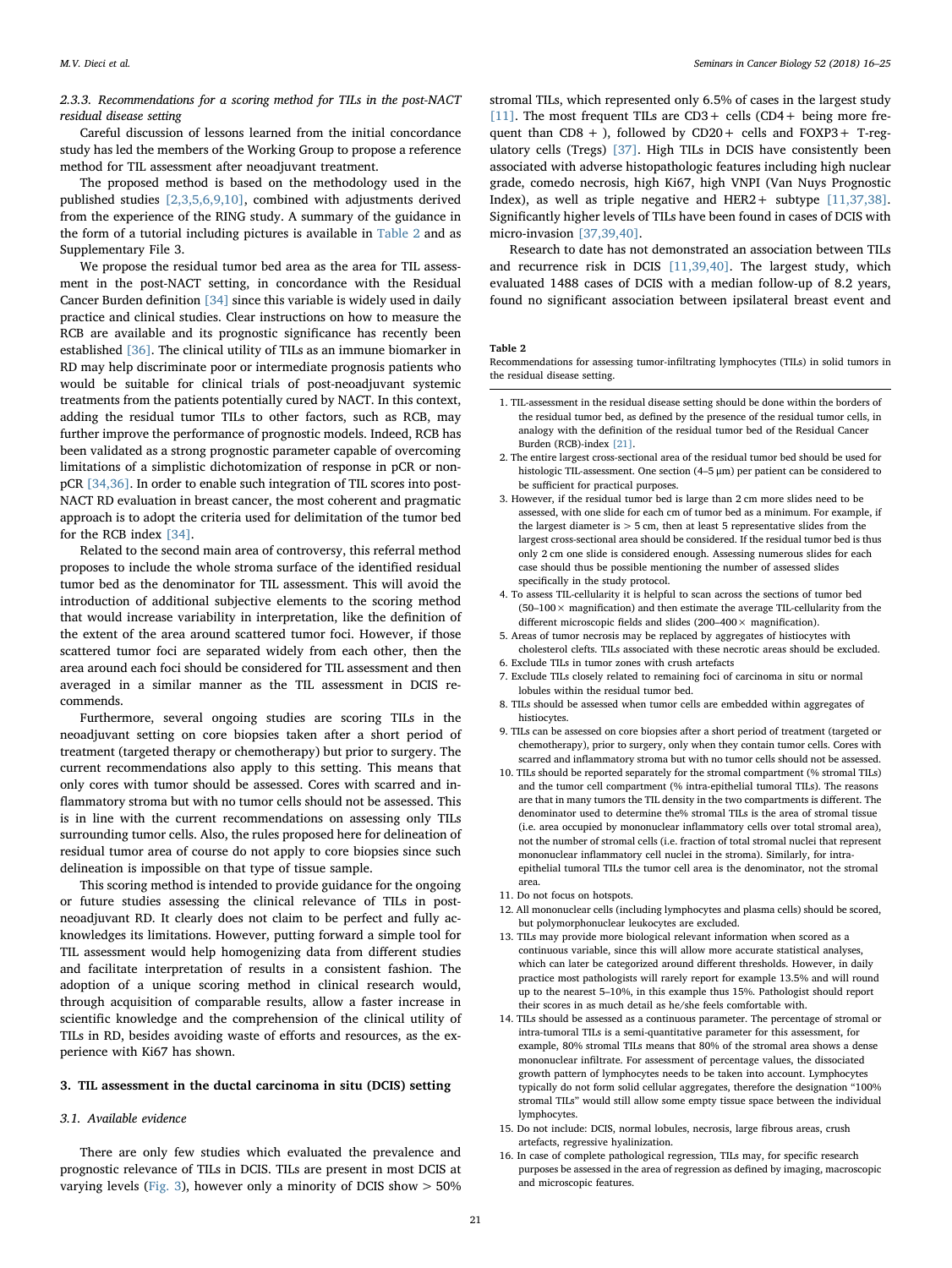Fig. 3. TILs in DCIS. Pictures showing 4 different cases (A–D) with varying levels of TILs.



TILs, using either continuous or categorical cut-points for TILs [11]. However, studies investigating the leukocyte subpopulations in DCIS have found some associations with the recurrence risk. In a study by Thompson et al. high numbers of FOXP3+ regulatory T-cells in DCIS were associated with increased recurrence risk [37]. In one study, which focused on 16 immune cell subpopulations in DCIS, high numbers of activated CD8 + HLADR + cytotoxic T-cells, low CD8 + HLADR- T-cells and low CD115+ macrophages were associated with low recurrence risk [38]. Knopfelmacher and colleagues found an association between dense chronic inflammation around DCIS and high Oncotype DCIS score [41].

Evidence of an active adaptive immune response in DCIS suggests that immune-based strategies might be effective for treatment and secondary breast cancer prevention. Expression of the immune checkpoint ligand PD-L1 in 81% of TILs in DCIS cases, along with the significant association of PD-L1 expression and high TILs, as demonstrated in one study, suggests that PD-L1 blockade might be a valuable approach [37]. Further evidence supporting an active adaptive immune response in DCIS is seen in the phenomenon known as "healing". "Healing" is a regressive change in DCIS resulting in prominent periductal fibrosis which often obliterates the DCIS. Healing in DCIS is significantly associated with high TILs, particularly with CD8+ TILs, and likely to represent a lymphocyte-mediated response to DCIS [42]. Healing is noted predominately in HER2+ DCIS. Pruneri and colleagues also found highest TILs in the HER2+ DCIS subtype suggesting this is the most immunogenic DCIS [11]. Thus, although available evidence so far, based on a retrospective series, suggest that total TILs does not predict recurrence risk, preliminary studies support an active adaptive immune response in DCIS which could be targeted by immune-based therapies.

# 3.2. Methodological considerations of TIL assessment in ductal carcinoma in situ

#### 3.2.1. TIL assessment on H & E

Based on published evidence [11] and discussions within the Working Group (SABCS 2016) on the methodology for TIL assessment in this particular setting, we propose recommendations for harmonizing TIL evaluation in carcinoma in situ of the breast (CIS). Although evidence is currently limited to DCIS, these recommendations are also applicable to TIL assessment in lobular carcinoma in situ. This method has been found to be very reproducible across 4 pathologists in the study of Pruneri et al. [11]. A reference scoring sheet and a tutorial are included as Supplementary Files 4–5.

As in invasive breast cancer, TILs in breast CIS are first evaluated on H & E-stained sections of formalin-fixed, paraffin-embedded tissues. Three principal scenarios can be encountered: 1) pure CIS, 2) CIS with a micro-invasive carcinoma [43] and 3) CIS with an invasive carcinoma. The same methodology should be used in all situations, where the first rule is not to evaluate TILs in the areas with invasion, whatever the size of invasion is. The areas of microinvasion are frequently found very close to the CIS areas, which can render their distinction difficult from the in situ lesion. Data on TILs in microinvasive breast carcinomas are still limited. Higher TIL density in the areas with micro-invasion has been reported [40,44], however this is not encountered in all cases. More studies are needed to better understand the role of TILs in the microinvasive breast carcinoma, however, we recommend documenting TIL counts in this setting in order to acquire insights into the global immunogenicity of the invasive cells. Similarly, we recommend indicating how the amount/density of the TILs surrounding the microinvasive component compares to the rest of the lesion.

Current evidence supports the assessment of stromal (or"periductal") TILs in CIS of the breast. Stromal TILs in CIS are the TILs located in the specialized breast stroma around ducts or acini filled with CIS. As in invasive breast cancer [7], the% stromal TILs in breast CIS is calculated as the% of the specialized stromal area surface occupied by TILs. In cases where the specialized periductal stroma is not clearly recognizable, the area considered as the specialized stroma in breast CIS is defined, by some authors, as the area adjacent to the CIS islands (the "periductal" area) which may extend over 2 High-Power Fields, HPFs (x40, with the field diameter of 0.5-0.7 mm in most modern microscopes), whereas others have evaluated TILs within the area that extends over to 2 HPFs. Future studies comparing TIL density will enhance precision in the issue of surface delineation for TIL density assessment in breast CIS. For the current guidelines, we suggest using the 2 HPFs rule until more evidence offers another approach.

CIS of the breast often spreads throughout the breast, not forming a solid tumor mass, compared to the invasive cancer. At present, the significance of TIL heterogeneity in breast CIS and the methods of its measurement are unclear, therefore we recommend using the average% of stromal TILs in all areas of CIS that may be encountered on different slides of the same case.

Intratumoral (or"intraepithelial") TILs in CIS are much less present than stromal TILs; furthermore, their assessment is also less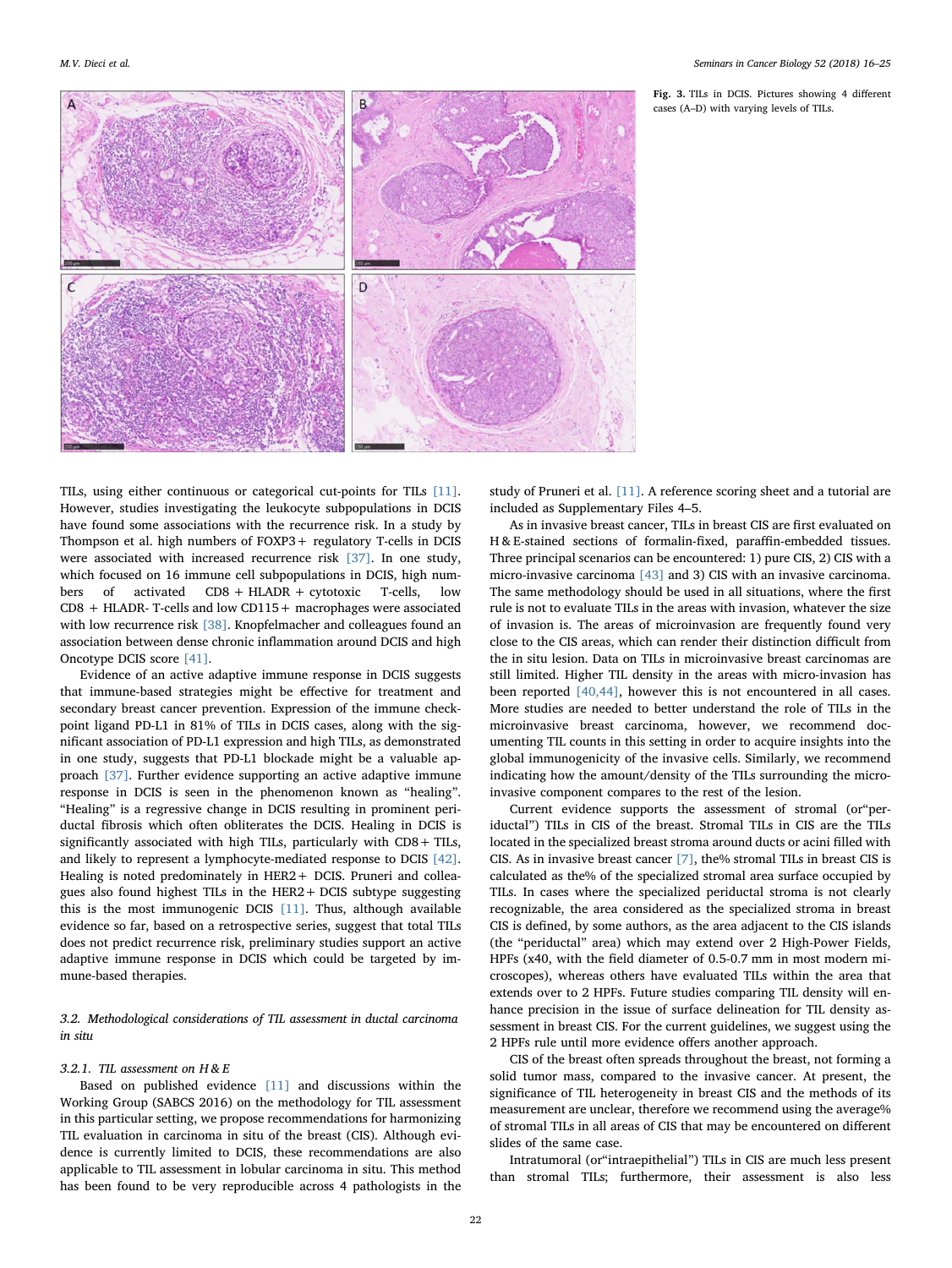reproducible on plain H & E sections. Therefore, at present, we do not recommend the use of intra-tumoral TILs in CIS of the breast and encourage further methodological research enabling the more accurate characterization of this variable.

The existing evidence does not allow formal recommendation for a clinically relevant breast CIS TIL threshold(s). In order to retain information and allow the most accurate statistical analyses, we suggest assessing TILs as a continuous parameter (0–100%). Pathologists should report their scores in as much detail as they feel comfortable with. Our current recommendations for TIL evaluation on H & E-stained breast CIS sections are summarized in Table 3. For general remarks, such as magnification, slide thickness, cell types to be included, the exclusion of TILs in and around normal lobules and in areas of necrosis or hyalinization or crush artefacts, we refer to the earlier recommendations on TIL assessment in invasive breast cancer [7].

### 3.2.2. Subtyping and functional assessment of TILs

Immunohistochemistry (chromogenic or fluorescent) can give information on TIL composition and, partially, on their phenotype or/and functional status. As for TIL assessment on H & E-stained sections, it is highly recommended to use the full-face sections for IHC analyses. However, IHC staining of all the sections of a breast CIS lesion can be costly and the interpretation time consuming.

Tissue microarrays (TMAs) can be helpful in the evaluation of TIL phenotype by IHC. Studies using TMAs in TIL assessment in breast CIS are still very rare, so no recommendations for TMA construction aiming at TIL in situ phenotyping in breast CIS can be made at this point.

Beguinot-Cornillon and colleagues have evaluated TIL immunophenotype of 131 breast DCIS using TMAs [40]. TMAs were constructed by sampling 3 cores of 0.6 mm diameter from each CIS. Cores were taken from areas with the densest TIL infiltration. In cases of micro-invasive carcinoma, one cylinder had to contain the micro-invasive component. By this approach TIL composition of richly infiltrated pure DCIS significantly differs from the TIL composition of micro-invasive carcinoma, despite no difference in the level of lymphocytic infiltration.

However, using TMAs for phenotyping TIL subpopulations does have limitations (risk of under-estimation of intra-tumor heterogeneity, material loss during processing, etc.), but has well known advantages for screening a high number of cases. In TIL phenotyping, TMAs are well suited to analyze ratios between TIL subpopulations (T-cells to Bcells, or  $CD8 +$  cells to  $FOXP3 +$  cells etc.) as the subpopulations can be counted on the same surface of the TMA spot. The most important difficulty lies in determining the area within which TILs will be counted, as the surface of stromal area is not identical in all TMA spots. This can be overcome by visual or machine-assisted estimation of the size of the area in which the counting was done or by use of ocular grids which highlight the area to evaluate.

Recently developed IHC methods of multiplex staining, which result in 2–5 color signals on the same slide, allows for co-localization of different TIL subpopulations also in relation to tumor cells. This approach might be very useful in the analysis of development of anti- vs pro-CIS immune-response over time, as these changes may provide important clues of breast CIS progression [45].

#### 4. Conclusion

Process for biomarker development is long, complex and requires efforts from the scientific community to proceed through the key steps of analytic validity, clinical validity and clinical utility [46,47].

TILs in the post-neoadjuvant residual disease setting are gaining increased importance as stratifying markers in clinical trials, considering the growing interest on immunotherapeutic strategies after the 1st-line chemotherapy (neoadjuvant). Translational research performed in post-neoadjuvant treatment trials, for example in TNBC patients with RD after NACT (NCT02926196, NCT02954874) can help clarifying the

added value of TILs in this setting, as summarized in Savas et al. [48]. Three possible scenarios in case of RD after NACT may be outlined: (i) intermediate to high TILs in RD, (ii) low TILs in RD and (iii) change in TILs from before to after NACT. The first case represents the ideal candidate for immune checkpoint monotherapy/combination since it is conceivable that the presence of TILs reflects existing but partially exhausted anti-tumor immunity, which only needs to be maintained and/ or boosted. In the second scenario, the absence of an anti-tumor immune response would virtually undermine the effect of immunotherapy alone. The identification of genomic alterations associated with immune escape could enable the investigation of novel targeted agents, to be potentially associated with immunotherapy. The potential of the third scenario should be interpreted within the context of the first and the second scenario.

Similarly, the evaluation of breast CIS richness in TILs may give insights into the immunogenicity level of the lesion. Globally, lesions with no or very low TILs may be considered non-immunogenic, whereas intermediate to high TIL scores indicate the existence of some immune response to CIS.

In this review, the Working Group proposes recommendations to assess TILs in both the post-neoadjuvant residual disease and the CIS setting, acknowledging the limits of each method. In a similar mind

#### Table 3

Recommendations for assessing tumor-infiltrating lymphocytes (TILs) in breast carcinoma in situ.

- 1. TILs can be evaluated for each type of CIS, whether it is ductal or lobular. This should be specified in the report and in advance. The same methodology applies to whether it concerns lobular or ductal breast carcinoma in situ.
- 2. TILs can be evaluated in CIS as part of an invasive cancer or in CIS with no invasive component. The same methodology applies. TILs should not be evaluated in the areas of invasive cancer.
- 3. The final score of TILs in CIS score should not contain the score of TILs in the area containing invasive cells.
- 4. Evaluation of all sections containing CIS of one patient is recommended. Full-face sections (4–5 μm) are preferred over biopsies whenever possible. Cores or vacuum-assisted biopsies can be used in the neoadjuvant setting. No validated methodology has been developed to score TILs in CIS after neoadjuvant treatment.
- 5. These recommendations are for evaluation of TILs on hematoxylin & eosin-stained sections of formalin-fixed/paraffin-embedded tissues.
- 6. Only stromal TILs should be reported. TILs located within CIS-lesions (between the in situ tumor cells), i.e. intra-epithelial tumoral TILs, should not be assessed.
- •We recommend defining the stromal compartment as the area of the specialized stroma surrounding the CIS-lesions (the "periductal" area). If a DCIS is surrounded by a fibrous rim with TIL immediately adjacent to it, these should be assessed as well. If this area of specialized stroma is not readily distinguishable, one can use a more arbitrary stromal area which extends over 2 HPF (x40).
- •Any type of circumferential TIL infiltration should be taken into account (minimal, partial, subtotal or total).
- •If many CIS lesions are encountered, TIL evaluation in all lesions should be done and the mean value should be derived. Do not focus on hot spots.
- •TILs that are in continuity between the invasive lesions and the in situ lesions, without clear distinction whether they are associated to the invasive or to the in situ lesion, should be assessed within the 2HPF area for DCIS-TILs while the remaining TILs are part of the invasive component.
- •No distinction to be made between TILs surrounding CIS lesions of different differentiation grades.
- 7. TILs around normal lobules, wherever they are found, should not be assessed.
- 8. TILs in tumor zones with crush artefacts, necrosis, regressive hyalinization as well as in the previous core biopsy site should not be assessed.
- 9. The result of TIL assessment should be reported as% of stromal area surface occupied by TILs. The authors recommend to report the result as a continuous parameter (0–100%). TIL evaluators should report their results in as much detail they feel comfortable with. In determining the percentage of stromal area surface occupied by TILs, the dissociated growth pattern of lymphocytes needs to be taken into account. Lymphocytes typically do not form solid cellular aggregates, therefore the designation "100% stromal TILs" would still allow some empty tissue space between the individual lymphocytes.
- 10. No formal recommendation for a clinically relevant TIL threshold(s) can be given at this stage. From our point of view, a valid methodology is currently more important than issues of thresholds for clinical use, which will be determined once a solid methodology is in place.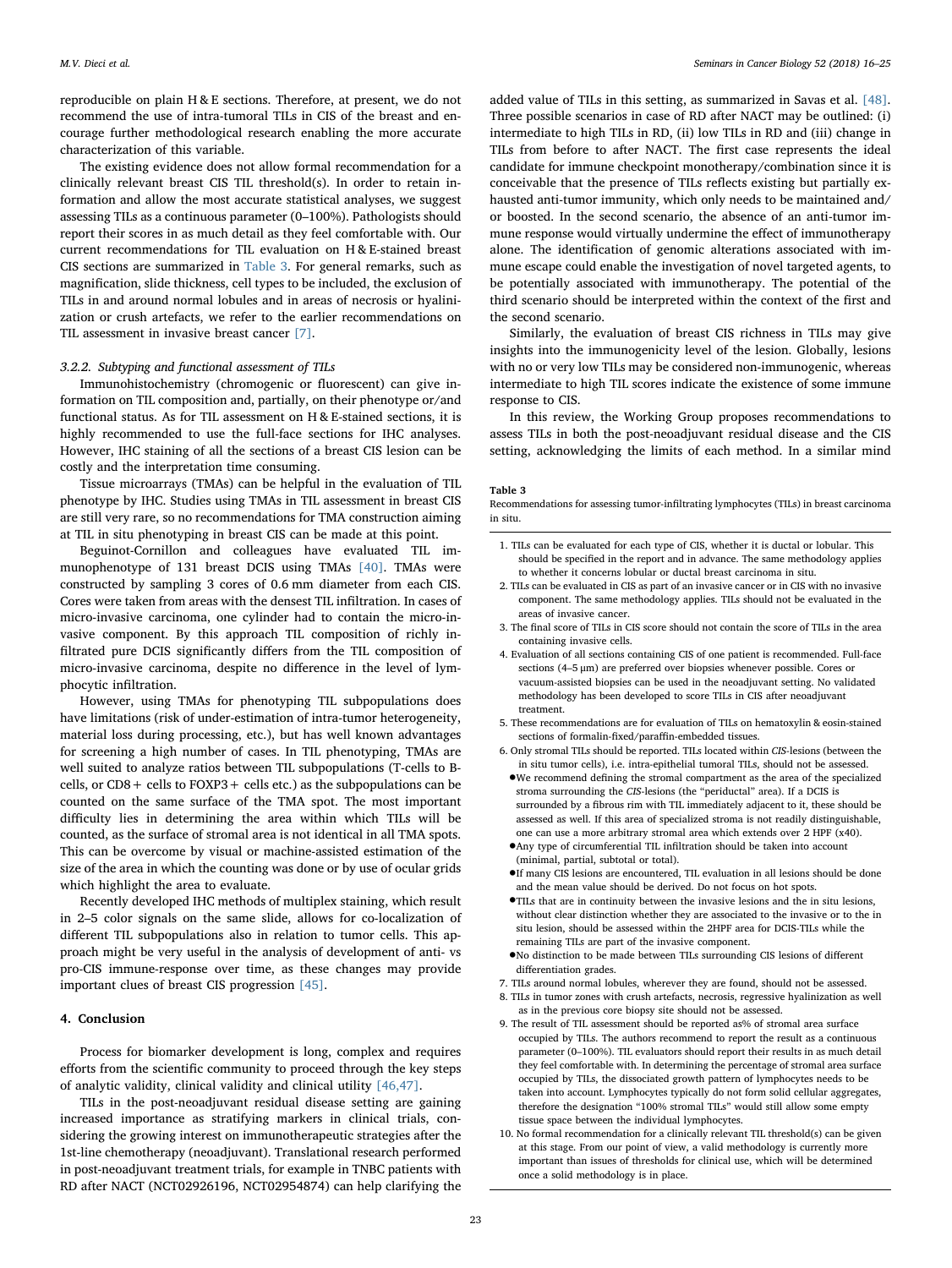frame, TILs should be considered as just one piece of the immunogenic puzzle of the tumor and thus their assessment complementary to other approaches in clinical research. More clinical studies will determine to what extent TILs solely or combined with other morphological (for example, subtyping) or genomics-based variables (for example, gene expression profiles) will prove to be sufficiently robust, in terms of clinical utility, to be implemented in a daily practice setting. As an example, the Working Group has activated an international effort to include TILs in the RCB index in order to gain a more precise risk stratification in breast cancer after NACT.

These recommendations represent a consensus guidance for pathologists, aimed to achieve the highest possible consistency between studies. For this, a comparison of data from different studies is needed, using a similar methodology. Conceptually, the basics presented here may also be applied to other tumor types such as, for example, postneoadjuvant ovarian, esophagus, head-and-neck and rectal cancer. Future updates on the proposed methodologies will be performed as more evidence becomes available and the field progresses.

#### Conflict of interest

David Rimm has served as consultant or advisor for: Astra Zeneca, Agendia, Bethyl Labs, Biocept, Bristol-Myers Squibb, Cell Signaling Technology, Merck, OptraScan, Perkin Elmer and Ultivue. David Rimm receives funding from Astra Zeneca, Cepheid, Navigate/Novartis, Gilead Sciences, Pierre Fabre, and Perkin Elmer for research in his laboratory.

Baljit Singh has served as consultant for Genomic Health. Torsten Nielsen declares the following conflicts of interest: Bioclassifier LLC (patent, ownership interest) and Nanostring Technologies (licensing agreements, consultancy). Torsten Nielsen declares fundings from the Canadian Cancer Society (not related to the present manuscript). Sherene Loi declares contracted research funding directly to her Institute from: Novartis, Pfizer, Merck, Genentech/Roche, Puma Biotechnology and Bristol-Myers Squibb. Stephen Hewitt is an employee of the US federal Government. The other authors declare no conflict of interest.

### Acknowledgements

Roberto Salgado was supported by a grant from the Breast Cancer Research Foundation (BCRF). Federico Rojo was supported by CIBERONCCB/16/12/00481 and PI15/00934.

#### Appendix A. Supplementary data

Supplementary data associated with this article can be found, in the online version, at <http://dx.doi.org/10.1016/j.semcancer.2017.10.003>.

#### References

- [1] [S.E. Stanton, S. Adams, M.L. Disis, Variation in the incidence and magnitude of](http://refhub.elsevier.com/S1044-579X(17)30217-1/sbref0005) tumor-infi[ltrating lymphocytes in breast cancer subtypes: a systematic review,](http://refhub.elsevier.com/S1044-579X(17)30217-1/sbref0005) [JAMA Oncol. 2 \(10\) \(2016\) 1354](http://refhub.elsevier.com/S1044-579X(17)30217-1/sbref0005)–1360.
- [2] [C. Denkert, S. Loibl, A. Noske, M. Roller, B.M. Muller, M. Komor, et al., Tumor](http://refhub.elsevier.com/S1044-579X(17)30217-1/sbref0010)[associated lymphocytes as an independent predictor of response to neoadjuvant](http://refhub.elsevier.com/S1044-579X(17)30217-1/sbref0010) [chemotherapy in breast cancer, J. Clin. Oncol. 28 \(1\) \(2010\) 105](http://refhub.elsevier.com/S1044-579X(17)30217-1/sbref0010)–113.
- [3] [C. Denkert, G. von Minckwitz, J.C. Brase, B.V. Sinn, S. Gade, R. Kronenwett, et al.,](http://refhub.elsevier.com/S1044-579X(17)30217-1/sbref0015) Tumor-infi[ltrating lymphocytes and response to neoadjuvant chemotherapy with or](http://refhub.elsevier.com/S1044-579X(17)30217-1/sbref0015) [without Carboplatin in human epidermal growth factor receptor 2-positive and](http://refhub.elsevier.com/S1044-579X(17)30217-1/sbref0015) [triple-negative primary breast cancers, J. Clin. Oncol. 33 \(9\) \(2015\) 983](http://refhub.elsevier.com/S1044-579X(17)30217-1/sbref0015)–991.
- [4] [H.J. Lee, J.J. Lee, I.H. Song, I.A. Park, J. Kang, J.H. Yu, et al., Prognostic and](http://refhub.elsevier.com/S1044-579X(17)30217-1/sbref0020) [predictive value of nanostring-based immune-related gene signatures in a neoad](http://refhub.elsevier.com/S1044-579X(17)30217-1/sbref0020)[juvant setting of triple-negative breast cancer: relationship to tumor-in](http://refhub.elsevier.com/S1044-579X(17)30217-1/sbref0020)filtrating [lymphocytes, Breast Cancer Res. Treat. 151 \(3\) \(2015\) 619](http://refhub.elsevier.com/S1044-579X(17)30217-1/sbref0020)–627.
- [5] [M.V. Dieci, C. Criscitiello, A. Goubar, G. Viale, P. Conte, V. Guarneri, et al.,](http://refhub.elsevier.com/S1044-579X(17)30217-1/sbref0025) Prognostic value of tumor-infi[ltrating lymphocytes on residual disease after primary](http://refhub.elsevier.com/S1044-579X(17)30217-1/sbref0025) [chemotherapy for triple-negative breast cancer: a retrospective multicenter study,](http://refhub.elsevier.com/S1044-579X(17)30217-1/sbref0025) [Ann. Oncol. 25 \(3\) \(2014\) 611](http://refhub.elsevier.com/S1044-579X(17)30217-1/sbref0025)–618.
- [6] [S. Loi, S. Dushyanthen, P.A. Beavis, R. Salgado, C. Denkert, P. Savas, et al., RAS/](http://refhub.elsevier.com/S1044-579X(17)30217-1/sbref0030)

[MAPK activation is associated with reduced tumor-In](http://refhub.elsevier.com/S1044-579X(17)30217-1/sbref0030)filtrating lymphocytes in [triple-negative breast cancer: therapeutic cooperation between MEK and PD-1/PD-](http://refhub.elsevier.com/S1044-579X(17)30217-1/sbref0030)[L1 immune checkpoint inhibitors, Clin. Cancer Res. 22 \(6\) \(2016\) 1499](http://refhub.elsevier.com/S1044-579X(17)30217-1/sbref0030)–1509.

- [7] [R. Salgado, C. Denkert, S. Demaria, N. Sirtaine, F. Klauschen, G. Pruneri, et al., The](http://refhub.elsevier.com/S1044-579X(17)30217-1/sbref0035) evaluation of tumor-infi[ltrating lymphocytes \(TILs\) in breast cancer: re](http://refhub.elsevier.com/S1044-579X(17)30217-1/sbref0035)[commendations by an international TILs working group 2014, Ann. Oncol. 26 \(2\)](http://refhub.elsevier.com/S1044-579X(17)30217-1/sbref0035) [\(2015\) 259](http://refhub.elsevier.com/S1044-579X(17)30217-1/sbref0035)–271.
- [8] [S. Hendry, R. Salgado, T. Gevaert, P.A. Russell, T. John, B. Thapa, et al., Assessing](http://refhub.elsevier.com/S1044-579X(17)30217-1/sbref0040) tumor-infi[ltrating lymphocytes in solid tumors: a practical review for pathologists](http://refhub.elsevier.com/S1044-579X(17)30217-1/sbref0040) [and proposal for a standardized method from the international immuno-oncology](http://refhub.elsevier.com/S1044-579X(17)30217-1/sbref0040) [biomarkers working group: part 2: TILs in melanoma, gastrointestinal tract carci](http://refhub.elsevier.com/S1044-579X(17)30217-1/sbref0040)[nomas, non-small cell lung carcinoma and mesothelioma, endometrial and ovarian](http://refhub.elsevier.com/S1044-579X(17)30217-1/sbref0040) [carcinomas, squamous cell carcinoma of the head and neck, genitourinary carci](http://refhub.elsevier.com/S1044-579X(17)30217-1/sbref0040)[nomas, and primary brain tumors, Adv. Anat. Pathol. \(2017\) \[Epub ahead of print\].](http://refhub.elsevier.com/S1044-579X(17)30217-1/sbref0040)
- [9] [S. Loi, N. Sirtaine, F. Piette, R. Salgado, G. Viale, F. Van Eenoo, et al., Prognostic](http://refhub.elsevier.com/S1044-579X(17)30217-1/sbref0045) and predictive value of tumor-infi[ltrating lymphocytes in a phase III randomized](http://refhub.elsevier.com/S1044-579X(17)30217-1/sbref0045) [adjuvant breast cancer trial in node-positive breast cancer comparing the addition](http://refhub.elsevier.com/S1044-579X(17)30217-1/sbref0045) [of docetaxel to doxorubicin with doxorubicin-based chemotherapy: BIG 02-98, J.](http://refhub.elsevier.com/S1044-579X(17)30217-1/sbref0045) [Clin. Oncol. 31 \(7\) \(2013\) 860](http://refhub.elsevier.com/S1044-579X(17)30217-1/sbref0045)–867.
- [10] [S. Loi, S. Michiels, R. Salgado, N. Sirtaine, V. Jose, D. Fumagalli, et al., Tumor](http://refhub.elsevier.com/S1044-579X(17)30217-1/sbref0050) infi[ltrating lymphocytes are prognostic in triple negative breast cancer and pre](http://refhub.elsevier.com/S1044-579X(17)30217-1/sbref0050)dictive for trastuzumab benefi[t in early breast cancer: results from the FinHER trial,](http://refhub.elsevier.com/S1044-579X(17)30217-1/sbref0050) [Ann. Oncol. 25 \(8\) \(2014\) 1544](http://refhub.elsevier.com/S1044-579X(17)30217-1/sbref0050)–1550.
- [11] [G. Pruneri, M. Lazzeroni, V. Bagnardi, G.B. Tiburzio, N. Rotmensz, A. DeCensi,](http://refhub.elsevier.com/S1044-579X(17)30217-1/sbref0055) [et al., The prevalence and clinical relevance of tumor-in](http://refhub.elsevier.com/S1044-579X(17)30217-1/sbref0055)filtrating lymphocytes [\(TILs\) in ductal carcinoma in situ of the breast, Ann. Oncol. 28 \(2\) \(2017\) 321](http://refhub.elsevier.com/S1044-579X(17)30217-1/sbref0055)–328.
- [12] [T.M. Prowell, R. Pazdur, Pathological complete response and accelerated drug ap](http://refhub.elsevier.com/S1044-579X(17)30217-1/sbref0060)[proval in early breast cancer, N. Engl. J. Med. 366 \(26\) \(2012\) 2438](http://refhub.elsevier.com/S1044-579X(17)30217-1/sbref0060)–2441.
- [13] [P. Cortazar, L. Zhang, M. Untch, K. Mehta, J.P. Costantino, N. Wolmark, et al.,](http://refhub.elsevier.com/S1044-579X(17)30217-1/sbref0065) [Pathological complete response and long-term clinical bene](http://refhub.elsevier.com/S1044-579X(17)30217-1/sbref0065)fit in breast cancer: the [CTNeoBC pooled analysis, Lancet 384 \(9938\) \(2014\) 164](http://refhub.elsevier.com/S1044-579X(17)30217-1/sbref0065)–172.
- [14] [G. von Minckwitz, M. Untch, J.U. Blohmer, S.D. Costa, H. Eidtmann, P.A. Fasching,](http://refhub.elsevier.com/S1044-579X(17)30217-1/sbref0070) et al., Defi[nition and impact of pathologic complete response on prognosis after](http://refhub.elsevier.com/S1044-579X(17)30217-1/sbref0070) [neoadjuvant chemotherapy in various intrinsic breast cancer subtypes, J. Clin.](http://refhub.elsevier.com/S1044-579X(17)30217-1/sbref0070) [Oncol. 30 \(15\) \(2012\) 1796](http://refhub.elsevier.com/S1044-579X(17)30217-1/sbref0070)–1804.
- [15] [Y. Asano, S. Kashiwagi, W. Goto, M. Takada, T. Takashima, T. Morisaki, et al.,](http://refhub.elsevier.com/S1044-579X(17)30217-1/sbref0075) [Prediction of survival after neoadjuvant chemotherapy for breast cancer by eva](http://refhub.elsevier.com/S1044-579X(17)30217-1/sbref0075)luation of tumor-infi[ltrating lymphocytes \(TILs\) and residual cancer burden \(RCB\).](http://refhub.elsevier.com/S1044-579X(17)30217-1/sbref0075) [\[abstract\], Proceedings of the 2016 San Antonio Breast Cancer Symposium, 2016](http://refhub.elsevier.com/S1044-579X(17)30217-1/sbref0075) Dec 6–[10; San Antonio, TX Philadelphia \(PA\): AACR, 2016 Cancer Research.;77\(4](http://refhub.elsevier.com/S1044-579X(17)30217-1/sbref0075) [Suppl\):Abstract nr P2-05-.](http://refhub.elsevier.com/S1044-579X(17)30217-1/sbref0075)
- [16] [W.H. Fridman, F. Pages, C. Sautes-Fridman, J. Galon, The immune contexture in](http://refhub.elsevier.com/S1044-579X(17)30217-1/sbref0080) [human tumours: impact on clinical outcome, Nat. Rev. Cancer 12 \(4\) \(2012\)](http://refhub.elsevier.com/S1044-579X(17)30217-1/sbref0080) 298–[306.](http://refhub.elsevier.com/S1044-579X(17)30217-1/sbref0080)
- [17] [E. Garcia-Martinez, G.L. Gil, A.C. Benito, E. Gonzalez-Billalabeitia, M.A. Conesa,](http://refhub.elsevier.com/S1044-579X(17)30217-1/sbref0085) [T. Garcia, et al., Tumor-in](http://refhub.elsevier.com/S1044-579X(17)30217-1/sbref0085)filtrating immune cell profiles and their change after [neoadjuvant chemotherapy predict response and prognosis of breast cancer, Breast](http://refhub.elsevier.com/S1044-579X(17)30217-1/sbref0085) [Cancer Res. 16 \(6\) \(2014\) 488.](http://refhub.elsevier.com/S1044-579X(17)30217-1/sbref0085)
- [18] [M. Miyashita, H. Sasano, K. Tamaki, H. Hirakawa, Y. Takahashi, S. Nakagawa,](http://refhub.elsevier.com/S1044-579X(17)30217-1/sbref0090) et al., Prognostic significance of tumor-infi[ltrating CD8+ and FOXP3+ lympho](http://refhub.elsevier.com/S1044-579X(17)30217-1/sbref0090)[cytes in residual tumors and alterations in these parameters after neoadjuvant](http://refhub.elsevier.com/S1044-579X(17)30217-1/sbref0090) [chemotherapy in triple-negative breast cancer: a retrospective multicenter study,](http://refhub.elsevier.com/S1044-579X(17)30217-1/sbref0090) [Breast Cancer Res. 17 \(2015\) 124.](http://refhub.elsevier.com/S1044-579X(17)30217-1/sbref0090)
- [19] [C. Liedtke, C. Mazouni, K.R. Hess, F. Andre, A. Tordai, J.A. Mejia, et al., Response to](http://refhub.elsevier.com/S1044-579X(17)30217-1/sbref0095) [neoadjuvant therapy and long-term survival in patients with triple-negative breast](http://refhub.elsevier.com/S1044-579X(17)30217-1/sbref0095) [cancer, J. Clin. Oncol. 26 \(8\) \(2008\) 1275](http://refhub.elsevier.com/S1044-579X(17)30217-1/sbref0095)–1281.
- [20] Breast Cancer NCCN Guidelines Version 2. (2016) Available from: [https://www.](https://www.nccn.org/professionals/physician_gls/pdf/breast.pdf) [nccn.org/professionals/physician\\_gls/pdf/breast.pdf.](https://www.nccn.org/professionals/physician_gls/pdf/breast.pdf)
- [21] [N. Masuda, S.J. Lee, S. Ohtani, Y.H. Im, E.S. Lee, I. Yokota, et al., Adjuvant cape](http://refhub.elsevier.com/S1044-579X(17)30217-1/sbref0105)[citabine for breast cancer after preoperative chemotherapy, N. Engl. J. Med. 376](http://refhub.elsevier.com/S1044-579X(17)30217-1/sbref0105) [\(22\) \(2017\) 2147](http://refhub.elsevier.com/S1044-579X(17)30217-1/sbref0105)–2159.
- [22] [C. Denkert, S. Wienert, A. Poterie, S. Loibl, J. Budczies, S. Badve, et al.,](http://refhub.elsevier.com/S1044-579X(17)30217-1/sbref0110) Standardized evaluation of tumor-infi[ltrating lymphocytes in breast cancer: results](http://refhub.elsevier.com/S1044-579X(17)30217-1/sbref0110) [of the ring studies of the international immuno-oncology biomarker working group,](http://refhub.elsevier.com/S1044-579X(17)30217-1/sbref0110) [Mod. Pathol. 29 \(10\) \(2016\) 1155](http://refhub.elsevier.com/S1044-579X(17)30217-1/sbref0110)–1164.
- [23] [E. Provenzano, V. Bossuyt, G. Viale, D. Cameron, S. Badve, C. Denkert, et al.,](http://refhub.elsevier.com/S1044-579X(17)30217-1/sbref0115) [Standardization of pathologic evaluation and reporting of postneoadjuvant speci](http://refhub.elsevier.com/S1044-579X(17)30217-1/sbref0115)mens [in clinical trials of breast cancer: recommendations from an international](http://refhub.elsevier.com/S1044-579X(17)30217-1/sbref0115) [working group, Mod. Pathol. 28 \(9\) \(2015\) 1185](http://refhub.elsevier.com/S1044-579X(17)30217-1/sbref0115)–1201.
- [24] [R. Salgado, C. Denkert, C. Campbell, P. Savas, P. Nuciforo, C. Aura, et al., Tumor](http://refhub.elsevier.com/S1044-579X(17)30217-1/sbref0120)infi[ltrating lymphocytes and associations with pathological complete response and](http://refhub.elsevier.com/S1044-579X(17)30217-1/sbref0120) [event-free survival in HER2-positive early-stage breast cancer treated with lapatinib](http://refhub.elsevier.com/S1044-579X(17)30217-1/sbref0120) [and trastuzumab: a secondary analysis of the NeoALTTO trial, JAMA Oncol. 1 \(4\)](http://refhub.elsevier.com/S1044-579X(17)30217-1/sbref0120) [\(2015\) 448](http://refhub.elsevier.com/S1044-579X(17)30217-1/sbref0120)–454.
- [25] [C. Denkert, G. von Minckwitz, S. Darb-Esfahani, B. Ingold Heppner, F. Klauschen,](http://refhub.elsevier.com/S1044-579X(17)30217-1/sbref0125) [J. Furlanetto, et al., Evaluation of tumor-in](http://refhub.elsevier.com/S1044-579X(17)30217-1/sbref0125)filtrating lymphocytes (TILs) as predictive and prognostic biomarker in diff[erent subtypes of breast cancer treated with](http://refhub.elsevier.com/S1044-579X(17)30217-1/sbref0125) neoadjuvant therapy—[a metaanalysis of 3771 patients \[abstract\], Proceedings of](http://refhub.elsevier.com/S1044-579X(17)30217-1/sbref0125) [the 2016 San Antonio Breast Cancer Symposium, 2016 Dec 6](http://refhub.elsevier.com/S1044-579X(17)30217-1/sbref0125)–10; San Antonio, TX [Philadelphia \(PA\): AACR, 2017 Cancer Research.;77\(4 Suppl\):Abstract nr S1-09.](http://refhub.elsevier.com/S1044-579X(17)30217-1/sbref0125)
- [26] [F. Andre, M.V. Dieci, P. Dubsky, C. Sotiriou, G. Curigliano, C. Denkert, et al.,](http://refhub.elsevier.com/S1044-579X(17)30217-1/sbref0130) [Molecular pathways: involvement of immune pathways in the therapeutic response](http://refhub.elsevier.com/S1044-579X(17)30217-1/sbref0130) [and outcome in breast cancer, Clin. Cancer Res. 19 \(1\) \(2013\) 28](http://refhub.elsevier.com/S1044-579X(17)30217-1/sbref0130)–33.
- [27] [L. Galluzzi, A. Buque, O. Kepp, L. Zitvogel, G. Kroemer, Immunological e](http://refhub.elsevier.com/S1044-579X(17)30217-1/sbref0135)ffects of [conventional chemotherapy and targeted anticancer agents, Cancer Cell 28 \(6\)](http://refhub.elsevier.com/S1044-579X(17)30217-1/sbref0135) [\(2015\) 690](http://refhub.elsevier.com/S1044-579X(17)30217-1/sbref0135)–714.